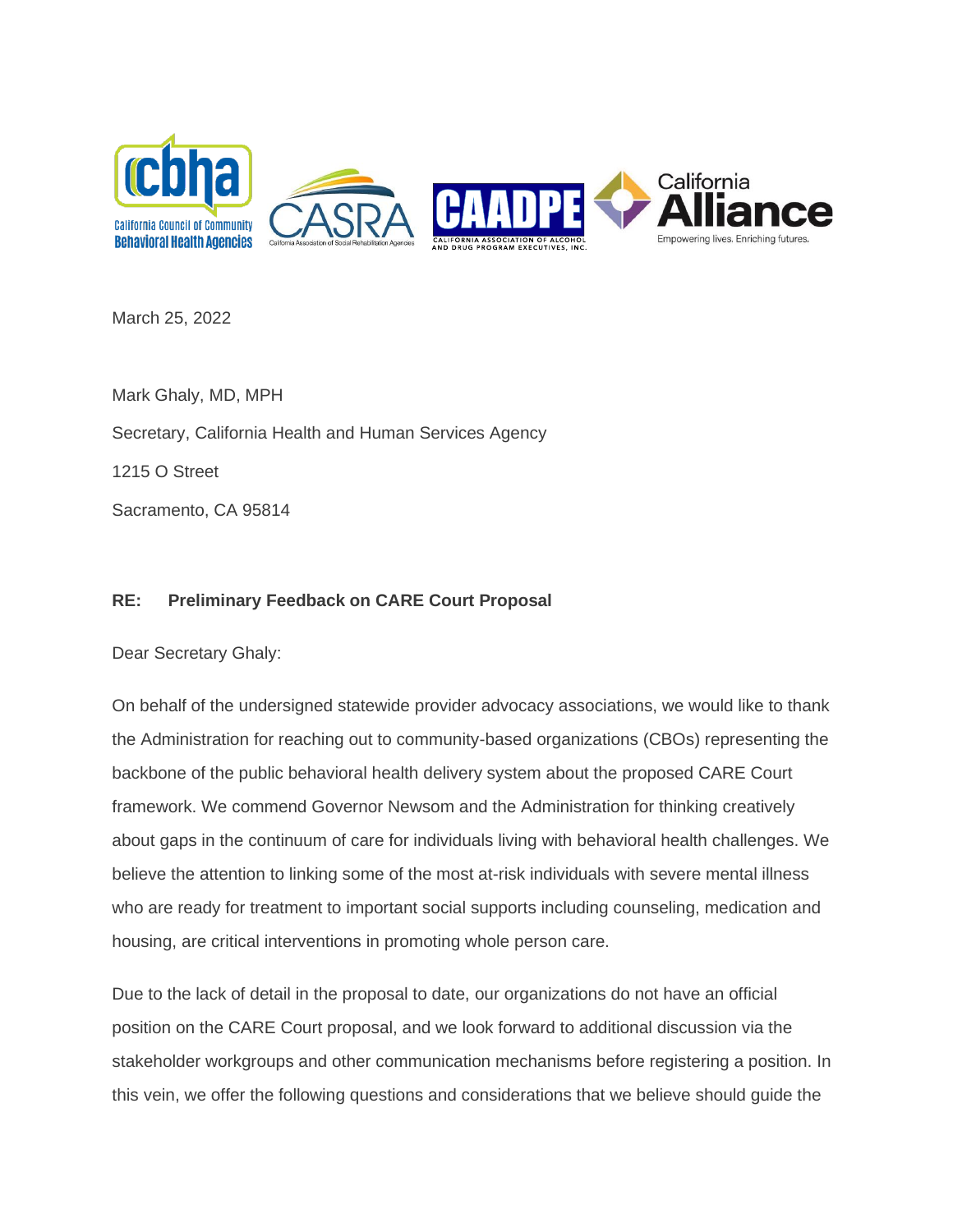development of this new program. Our organizations and the members we represent stand ready to engage and lend our expertise as you develop the details of the CARE Court framework.

As we solicited input from our various members, it became clear that there are two overarching concerns that need to be addressed in order to move the framework forward. In particular, coercive treatment and the need to have a very thoughtful implementation process.

Individuals coerced into treatment experience these services as trauma, not "care." Though we understand that the Administration's goal is not to look to conservatorship, 5150's and other types of mandated treatment as a first option, the fact that these may ultimately be a part of some individuals' treatment plans during CARE Court is concerning. Research shows that coerced treatment is also ineffective treatment and there are numerous studies demonstrating this with respect to services for individuals experiencing mental health and substance use conditions. Accordingly, coerced treatment should be a last resort, and only used in those instances where there is an immediate threat to life or risk of serious harm. This is a value shared in common by all four state associations and our member organizations.

It is important to note that when it comes to the proposed target population for CARE Court, those individuals experiencing co-occurring mental health and substance use disorders might be the majority group as they are more likely to come to the attention of those who might make referrals into the CARE Court process. Additionally, we remain concerned about clients who never have had contact with the legal system but through this initiative would be experiencing it through this new program. This is why it is of utmost importance to ensure that the CARE Court referral and treatment process is comprehensive and attends to the various impacts of the social determinants of health on this population.

During our conversations with CalHHS staff, we understand that the Administration's commitment to focusing on the least restrictive treatment environments and allowing as much individual choice in the CARE Court process is valued. However, many of our members continue to react to the messaging around CARE Court which seems to feed into stigma-based beliefs around violence and incompetence on the part of those that CARE Court would look to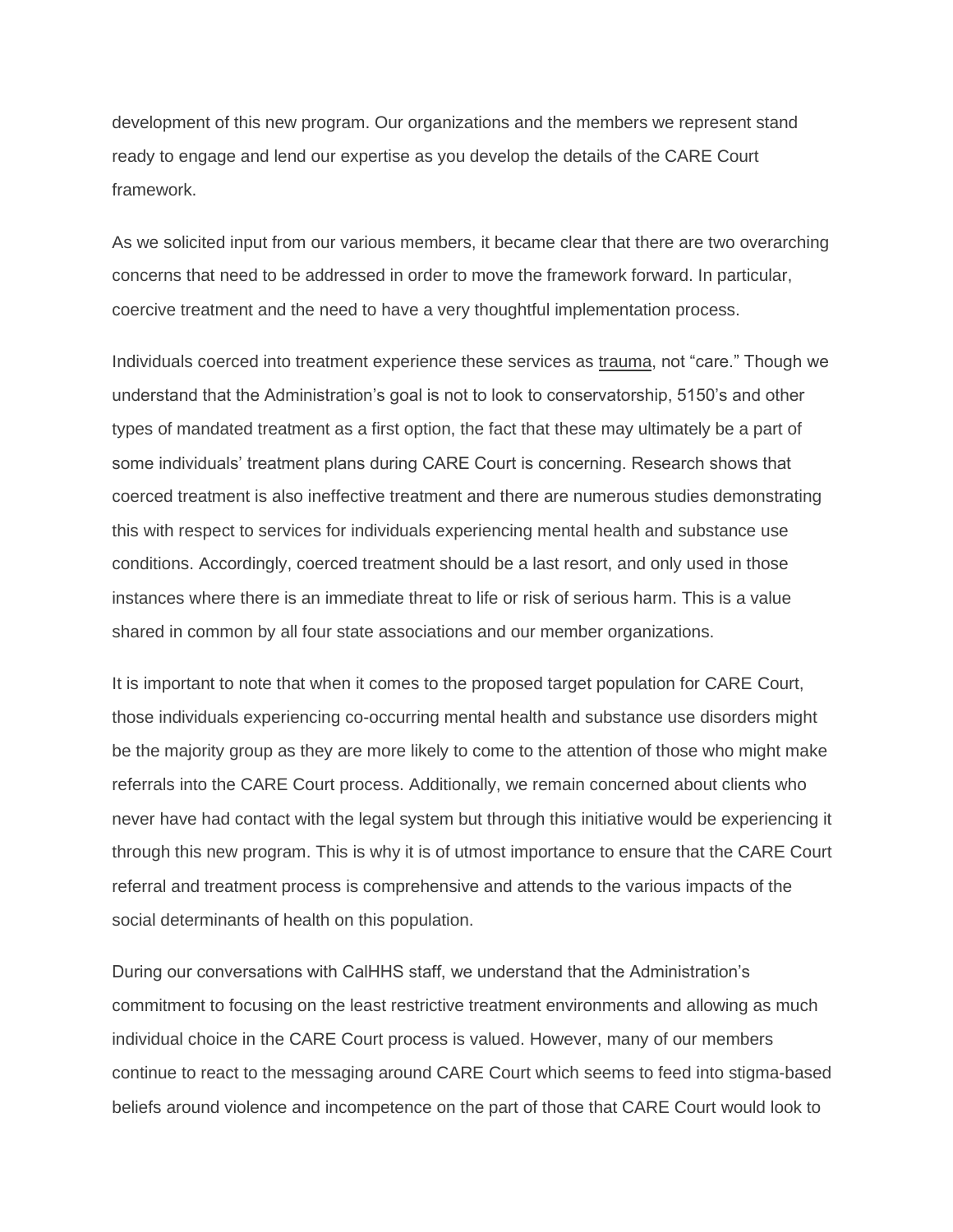serve. This messaging can and will have an impact on those who might participate in CARE Court, and as you have rightly stated, "care" and "court" are two words that don't make much sense when combined.

With respect to timeline, we believe the January 2023 start date for CARE Court is overly ambitious for an effort with this level of complexity. We are concerned that the ambitious timeline may leave many important details and questions unresolved, and ultimately fail the individuals the proposal aims to help. For example, if critical resources such as workforce for treatment settings and housing do not exist, an individual is bound to fail. As such, we request consideration of a more realistic implementation date.

Below, we outline additional feedback from our members:

How does the Administration envision substance use disorder conditions to be included in CARE Court? Is methamphetamine-induced psychosis, a transient condition, included under the eligibility criteria? Regardless, individuals with co-occurring conditions will be included under CARE Court and the services described do not match what is needed for an individual with a substance use disorder condition. Access to MAT, recovery residences, harm reduction services, contingency management, and individualized treatment are critical for individuals with substance use disorders. Additionally, what will prevent CARE Court from being used to further criminalize or coerce substance use disorders? How will additional treatment capacity be funded for substance use disorder care? Drug Medi-Cal alone cannot meet the full needs. Since a high percentage of the population in question are co-occurring there is a significant capacity shortage today to meet the need of this population.

There will need to be a new workforce of evaluators for CARE Court that is trained specifically on the eligible diagnoses and impairment criteria. From conversations regarding alienist evaluations for felony incompetent to stand trial (IST) evaluations, there is not sufficient training or an adequate amount of evaluators leading to delays before evaluation and inappropriate evaluations leading to individuals who are competent being placed on the IST waitlist. How will the state prevent something similar from happening with CARE Court? One potential solution could include adapting the Massachusetts model for IST evaluations which includes workshops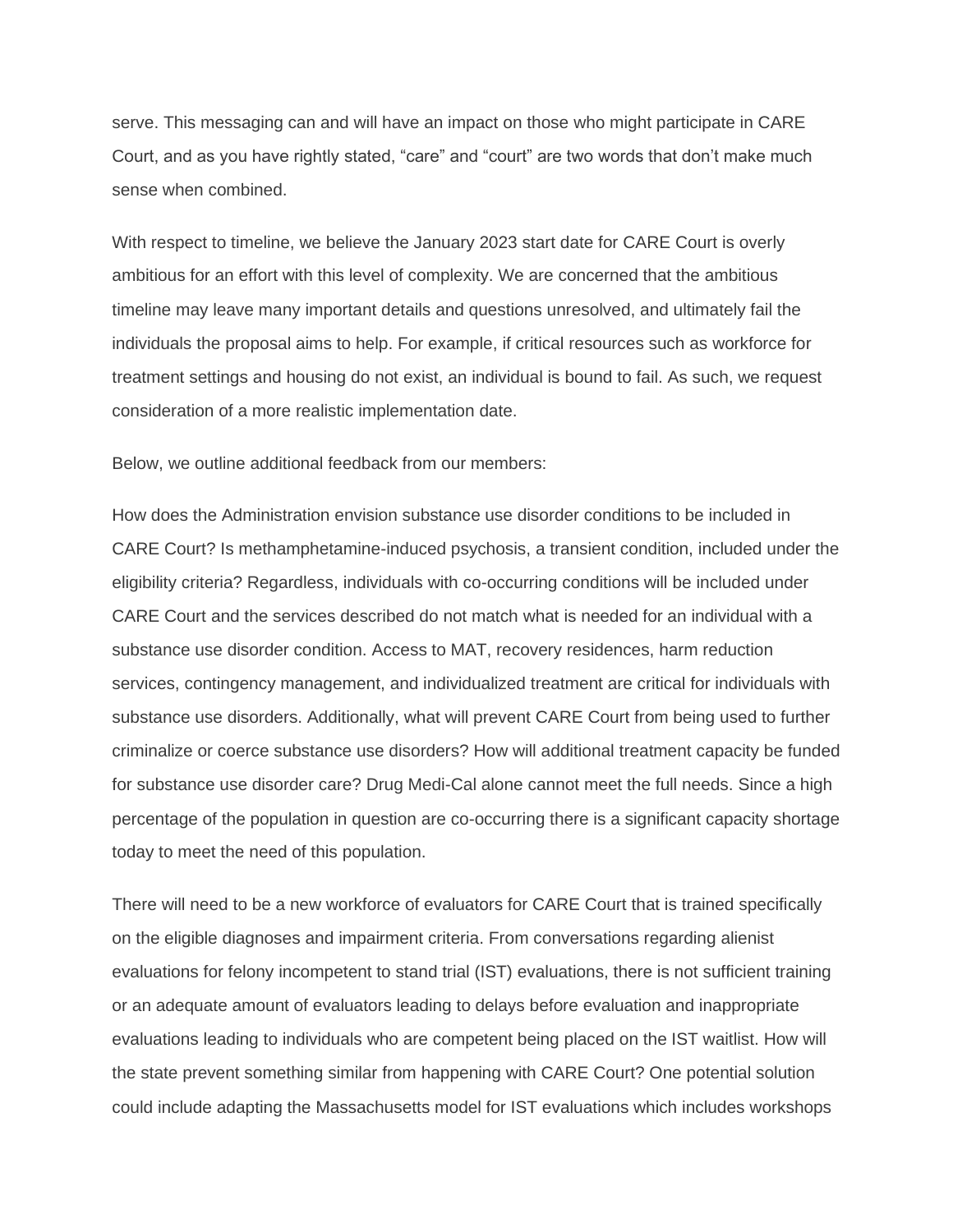for evaluators, individual mentoring, review of reports, written examination and an ongoing quality improvement process overseen by the state mental health agency. Additionally, it is imperative that the CARE Court process include protections for underserved, underrepresented and under-resourced communities that have been historically targeted by law enforcement for crimes at a higher rate than other communities.

Given that there is an existing behavioral health staffing shortage, what will prevent CARE Court from draining staff from community-based programs into a costly and time-consuming court process where individuals are already receiving services? We hear from provider agencies that the critical barrier that prevents them from offering additional services is the lack of ability to hire and retain qualified workforce. One specific example is when San Francisco City and County declared a local state of emergency in December regarding the situation in the Tenderloin allowing them to waive the government hiring process and fill nearly all of the hundreds of vacant and funded positions within the behavioral health branch of the Department of Public Health. However, doing this gutted the vital workforce from local CBOs. While we appreciate that the Administration has proposed a Care Economy Workforce request in the Fiscal Year 2022-23 State Budget, workforce development will take time and the immediate need is far greater than what is proposed to meet the needs of Californians with mental health and substance use conditions.

While we understand that CARE Court is not intended to be a silver bullet solution to homelessness, likely a significant portion of the individuals in CARE Court will be experiencing homelessness or housing insecurity. How does CARE Court intend to operate when we are experiencing a general lack of housing services for individuals with behavioral health conditions? We have members that are currently doing a superb job of engaging predominantly individuals experiencing homelessness with both mental health and substance use conditions, but are having a difficult time linking individuals to housing and services particularly for individuals with co-occurring conditions because these options simply do not exist. Clients are able to take a shower, access harm reduction services, and get short-term services, but there remains a need for more housing options for individuals with behavioral health conditions.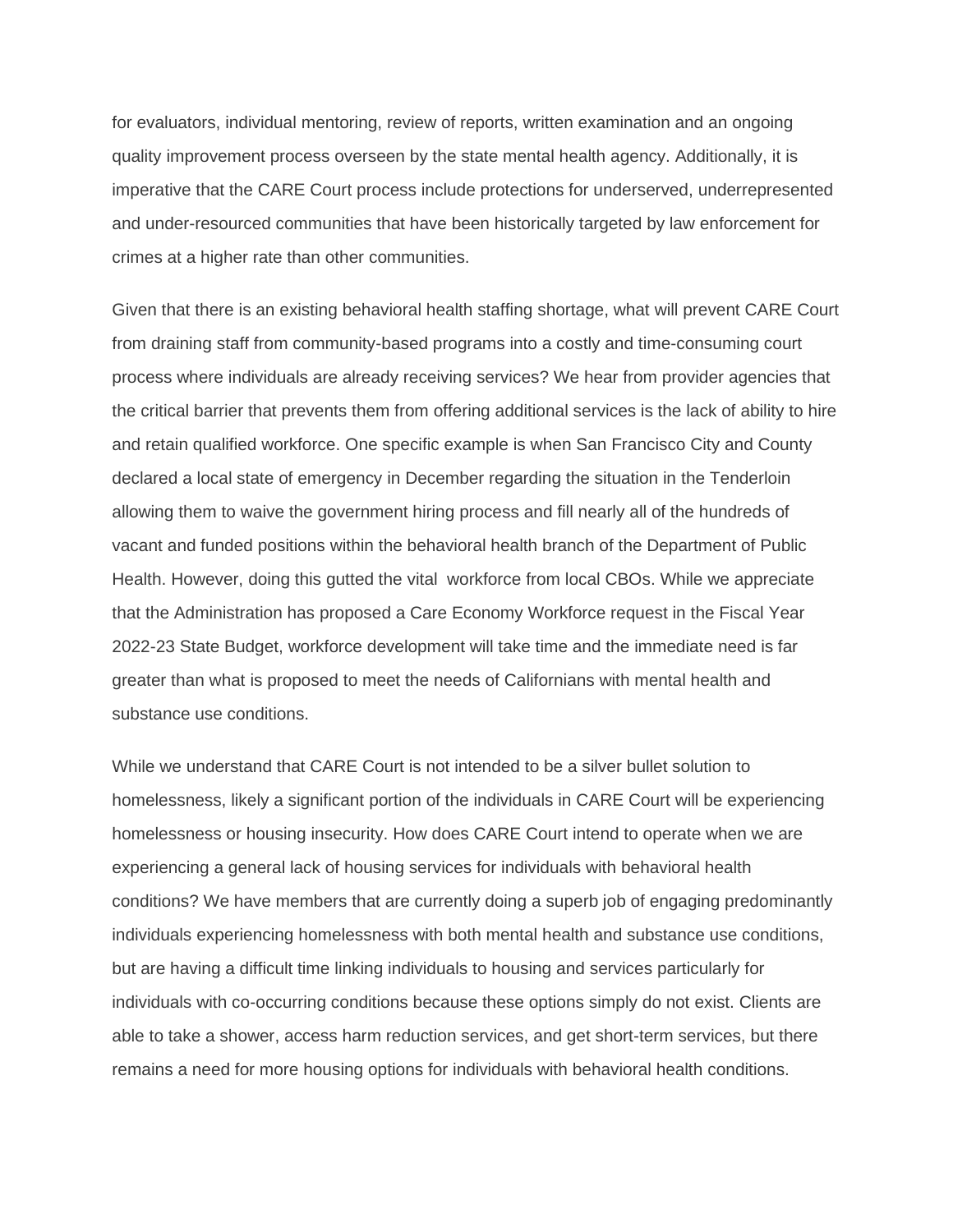It is also important to note that research from Dr. Margot Kushel of UC San Francisco indicates that half of all individuals experiencing homeless today are over the age of 50 with half of this population having their first experience of homelessness after they turned 50 years old. There is a significant percentage of this population who have geriatric conditions beyond their biological age including urinary incontinence, hearing impairment and mobility impairment. As such, access to services, including housing needs to be designed to address these needs. Does the CARE Plan designed within the CARE Court model include adequate access to primary care and physical health care services?

Our members raised several questions about the mechanics of CARE Court and how it will actually work on the ground. The pathway of Referral, Clinical Evaluation, Care Plan, Support, and Success is highly aspirational and does not reflect all of the possible situations that could occur including refusal of treatment. As well as the successful examples outlined in the materials we have seen, is it possible to see a diagram or decision tree that reflects a person refusing or failing out of CARE Court, at each point in the pathway, in order to better understand their treatment options?

Lastly, our members are also concerned about the role that different system representatives play in the CARE Court model. What will happen if a homeless outreach worker or a police officer refers an individual to be evaluated and placed into CARE Court, but the individual refuses? Will the person be arrested or detained by law enforcement? Further, how does the person actually get to the court? Are they transported? Where will the person be detained until they are evaluated? We believe that jails are not the appropriate place for individuals with behavioral health conditions and psychiatric hospitals are already at capacity. What protections will exist for situations where an inappropriate referral is made?

Our organizations combined represent the backbone of California's public behavioral health system. These CBOs will be the providers on the ground serving individuals ordered into CARE Court. We have provided commentary and questions reflecting fundamental details that need to be resolved prior to CARE Court passing the Legislature, being signed by the Governor, and implemented.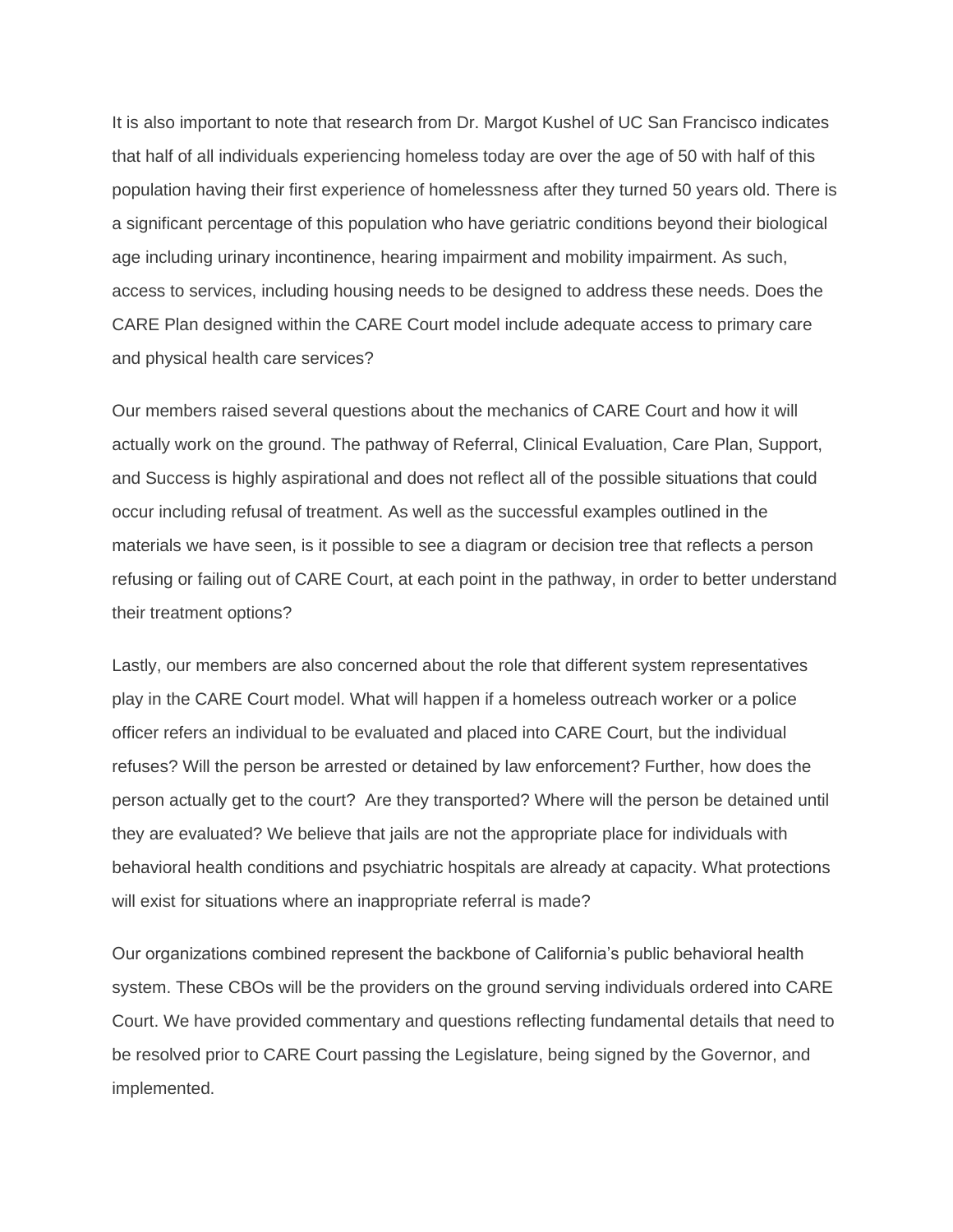We are committed to continuing discussions with our respective members and with the CalHHS team and will engage in the stakeholder and legislative process. If you have any questions, please do not hesitate to outreach to any of our organizations.

Sincerely,

Lelah Cle 16

Le Ondra Clark Harvey, Ph.D., Chief Executive Officer, California Council of Community Behavioral Health Agencies

 $7161$ 

Chad Costello, CPRP, Executive Director, California Association of Social Rehabilitation Agencies

Lyler Rinde

Tyler Rinde, Executive Director, California Association of Alcohol and Drug Addiction Program Executives

 $\sqrt{2}$ 

Christine Stoner-Mertz, LCSW, Chief Executive Officer, California Alliance of Child and Family Services

CC:

Marko Mijic, Undersecretary, CalHHS

Stephanie Welch, Deputy Secretary of Behavioral Health, CalHHS

Corrin Buchannan, Deputy Secretary for Policy and Strategic Planning, CalHHS

Michelle Baass, Director, Department of Health Care Services (DHCS)

Jacey Cooper, Chief Deputy Director and State Medicaid Director, DHCS

Dr. Kelly Pfeifer, Deputy Director, Behavioral Health, DHCS